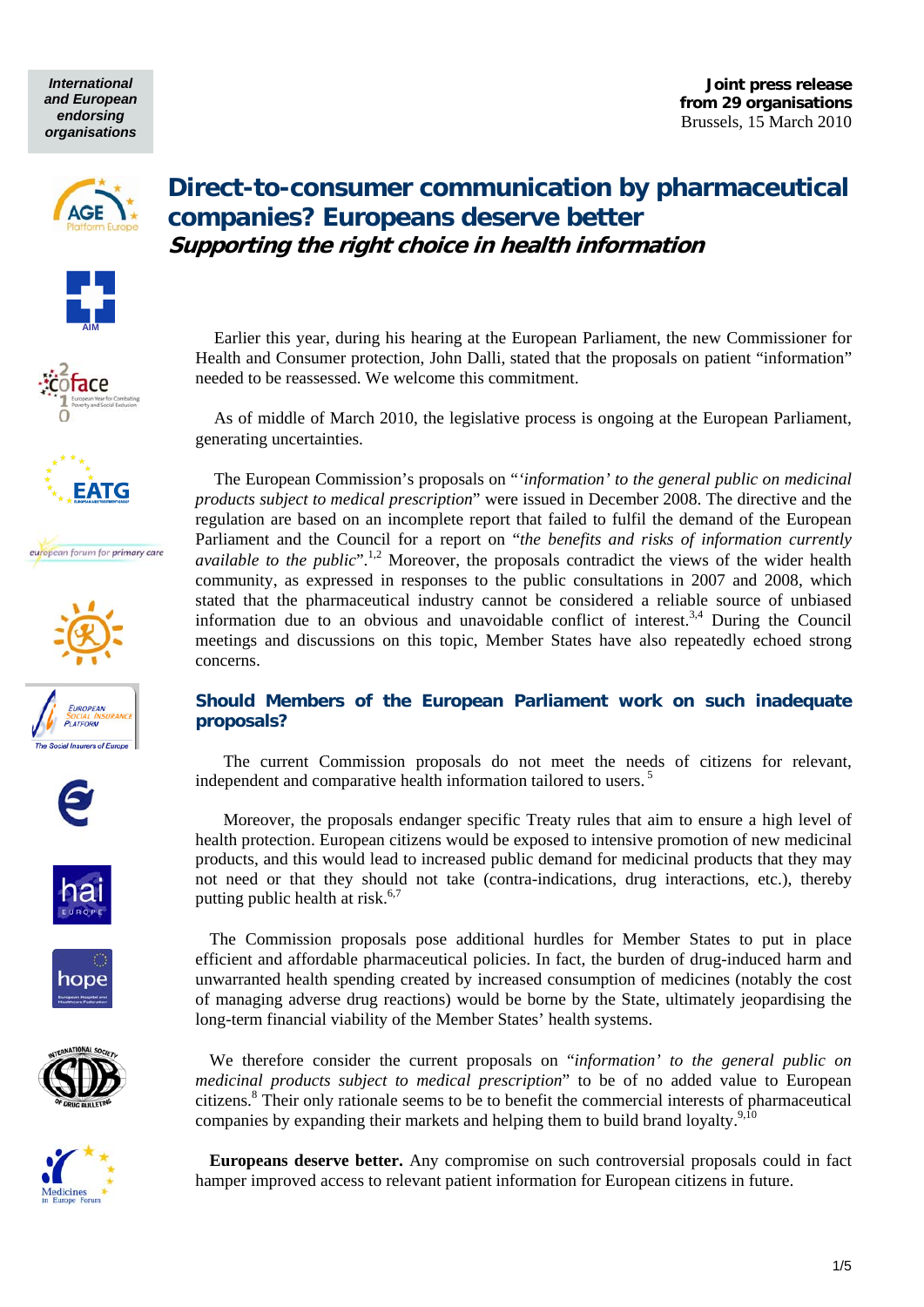*National endorsing organisations* 







# **BIOSK®P**

bremer forum<br>frauengesundheit





## **FORMINDEP**













verein demokratischer ärztinnen und ärzte

1



## **Concrete proposals to improve access to relevant (independent and comparative) health information**

The following 5 key points encapsulate our proposals:

- **1.** Make the officially approved leaflet more useful and accessible for patients by ensuring that pharmaceutical companies consistently abide by their **obligations relative to drug packaging and patient leaflets** (i.e. consultations with target patient groups) (enforcement of article 59 of Directive 2001/83/EC modified by Directive 2004/27/CE);
- **2.** Optimise **communication between patients and health professionals**: informing patients and fulfilling their needs implies a relationship of trust and interpersonal dialogue, which are the core responsibilities of the healthcare professions;
- **3.** Encourage **national agencies to become proactive and more transparent providers of information** so as to guarantee full public access to data on the efficacy and safety of medicines and other healthcare products both before and after a product is marketed;
- **4. Develop and reinforce existing sources of comparative, unbiased information on treatment choices**;
- **5.** Put a **rapid and permanent end to the confusion of roles between the pharmaceutical companies and other actors** in the healthcare sector: full implementation and enforcement of the European regulation on pharmaceutical promotion, including measures to ensure that article 88 of Directive 2001/83/EC, is not weakened or undermined (**a**).

**We urge the Commissioner for Health and Consumer protection to start the reassessment of the current legislative proposals on patient "information" now, and to take into account our concrete proposals** in order to ensure a better basis for the improved provision of relevant, independent and comparative information to patients.

### **AGE Platform Europe**

**Association Internationale de la Mutualité (AIM) Confederation of Family Organisations in the European Union (COFACE) European AIDS Treatment Group (EATG) European Forum of Primary Care (EFPC) European Public Health Alliance (EPHA) European Social Insurance Platform (ESIP) European Union of Social Pharmacies (EUSP) Health Action International (HAI) Europe HOPE, the European Hospital and Healthcare Federation** 

**International Society of Drug Bulletins (ISDB) Medicines in Europe Forum (MiEF)** 

**AKF (Arbeitskreis Frauengesundheit) BAGP (BundesArbeitsGemeinschaft der PatientInnenstellen und –Initiativen) Breast Cancer Action Germany Bioskop Bremen Forum for Women´s Health DCGMA (Drug Commission of the German Medical Association**) **DEGAM (Deutsche Gesellschaft für Allgemeinmedizin und Familienmedizin) Formindep German EbM Network IPPNW (Germany- Physicians for Social Responsibility) MEZIS e.V. (Initiative unbestechlicher Ärztinnen und Ärzte e.V.) Netzwerk Frauengesundheit Berlin PSOAG (Psoriasis Selbsthilfe Arbeitsgemeinschaft) Seroxat & SSRI user group USPO (Union des Syndicats de Pharmaciens d'Officine) VDÄÄ (Verein demokratischer Ärztinnen und Ärzte) VDPP (Verein demokratischer Pharmazeuten und Pharmazeutinnen)** 

**a** The scientific exchanges between industry and **expert patients' organisations** in the frame of the existing **"Community Advisory Boards"** are excluded from article 88 which deals with advertising to the general public. The ban on DTCA should not be used as an excuse for secrecy on data towards expert patient organisations that have the acquired expertise to understand them.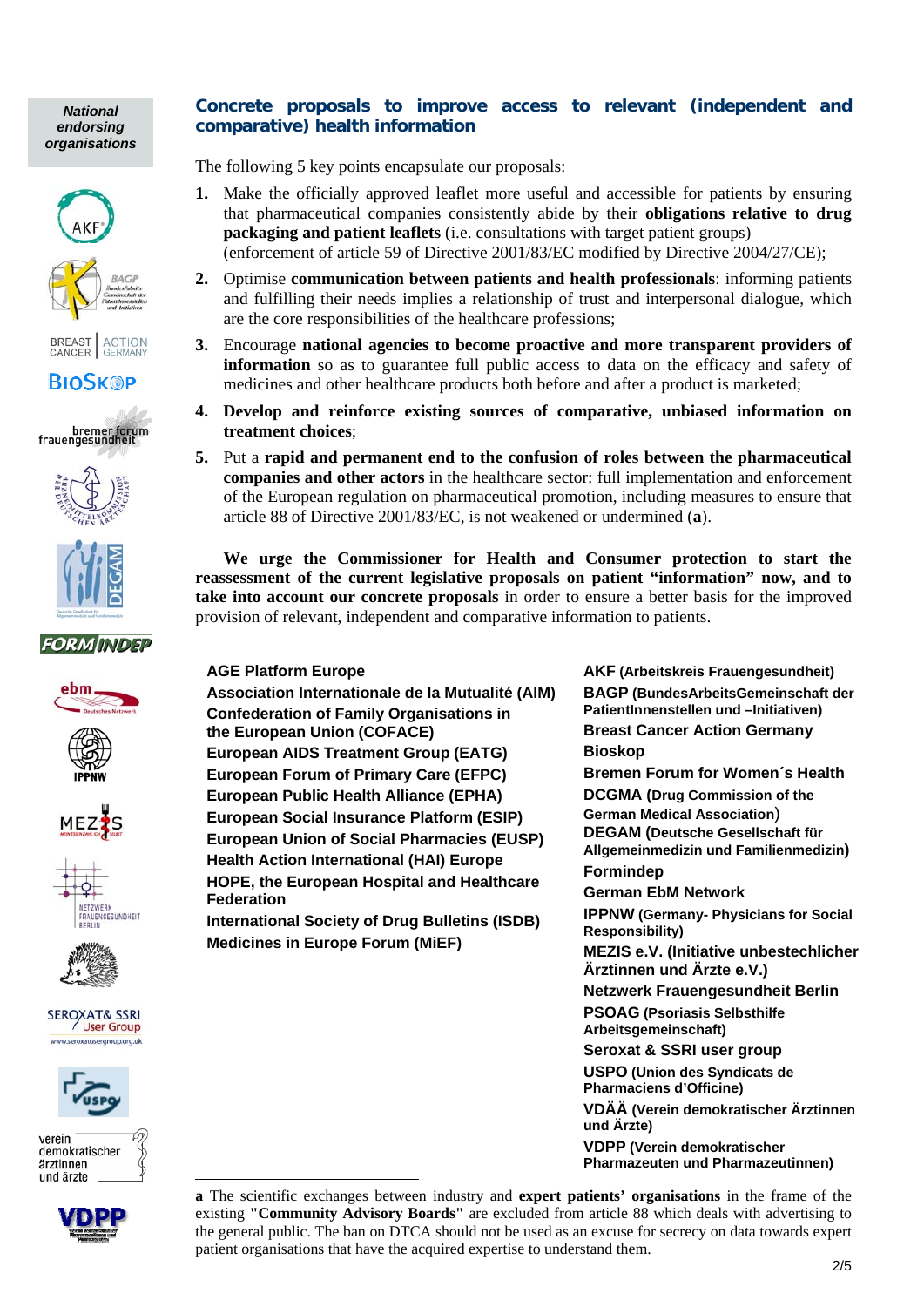#### **Notes**

1

<sup>1</sup> It was 'based' on an incomplete and biased inventory of available sources of information.

**2 -** The European Parliament overwhelmingly rejected attempts to legalize direct-to-consumer 'information' (DTCI) of prescription medicines in 2003 (by 494 votes to 42), even in the frame of a pilot project, acknowledging the impossibility of distinguishing between advertising and 'information' from pharmaceutical companies.

**3 -** See for example the Joint open letter by 18 organisations "Patient information. by pharmaceutical companies comes up against almost unanimous opposition from civil society" 5 June 2008: 6 pages (available at www.isdbweb.org/pag/documents/1.pdf).

**4 -** The 'impact assessment' on which the proposals are based is unrealistic: according to the assessment of the European Commission, if adopted, direct-to-consumer information on prescription medicines would cost up to 88 billions euros and save up to 329 billions euros over the forthcoming 10 years. But the estimates for "savings" are based on "awareness", "prevention", "interaction [with health professionals]" and "compliance", activities that can all better be achieved through the promotion of independent public health campaigns on specific conditions, driven by public authorities. In fact, "awareness" campaigns by the pharmaceutical industry are often "disease mongering" campaigns aimed at increasing sales for a specific drug when the market seems too narrow (Watters E "How the US exports its mental illness" www.newscientist.com 20 January 2010).

<sup>5</sup> Useful patient information should be comparative to enable users to analyse their concerns, give them a realistic idea of the evolution of their health status, help them to understand when further investigations are necessary, to know what treatments exist and what they can expect from them, and to make informed choices (or participate in the choice) among the different available options.

In a highly competitive environment, drug companies must promote their products above the use of other preventive or curative options, thus any 'information' they provide will be, by definition, of a promotional nature. This inevitable conflict of interest means that a drug company cannot be expected to provide reliable information.

**6 -** Kravitz et al. "Influence of patients requests for direct-to-consumer advertised antidepressants: a randomized controlled trial" *JAMA* 2005; **293**: 1995-2002; Mintzes B et al. "How does direct-to-consumer advertising (DTCA) affect prescribing? A survey in primary care environnements with and without legal DTCA" *CMAJ* 2003; **169** (5): 405-412.

**7 -** See informative examples of misleading messages provided by pharmaceutical companies in Barbara Mintzes' presentation at the European Parliament expert meeting chaired by MEP Dr Thomas Ulmer (EPP, Germany) and MEP Carl Schlyter (Greens, Sweden) the 3 December 2010: www.aim-mutual.org/index.php?page=17&id=200.

<sup>8</sup> See the Joint AIM, ESIP, HAI Europe, ISDB, MiEF detailed analysis of the proposals "Legal proposals on "information" to patients by pharmaceutical companies: a threat to public health" March 2009 : 6 pages (available at: www.isdbweb.org/pag/documents/En\_LegalProposalsInfoPatient\_JointPaper\_March2009\_000.pdf).

<sup>9</sup> Benzing L "In search of the Holy Grail; the quest for brand loyalty in prescription marketing" Patient marketing group. Site internet www.dtcperspectives.com accessed 4 June 2007: 5 pages.

**10-** The Directorate General for Competition's "Pharmaceutical sector enquiry" shows how far pharmaceutical companies are willing to go to delay competition. The proposals on "information to patients" are yet another tactic to delay generic competition by building brand loyalty for their own medicines.

#### *International and European endorsing organisations*

**AGE Platform Europe.** AGE Platform Europe is a European network of around 150 organisations of and for people aged 50+ which aims to voice and promote the interests of the 150 million senior citizens in the European Union and to raise awareness on the issues that concern them most. More info: www.age-platform.eu. Contact: annesophie.parent@age-platform.eu

**AIM.** The Association Internationale de la Mutualité (AIM) is a grouping of autonomous health insurance and social protection bodies operating according to the principles of solidarity and non-profit-making orientation. Currently, AIM's membership consists of 41 national federations representing 29 countries. In Europe, they provide social coverage against sickness and other risks to more than 150 million people. AIM strives via its network to make an active contribution to the preservation and improvement of access to health care for everyone. More info: www.aim-mutual.org. Contact: rita.kessler@aim-mutual.org.

**COFACE.** Originally founded in 1958, the Confederation of Family Organisations in the European Union (COFACE) is an international not-for-profit voluntary organisation, which aims at promoting family policy, solidarity between generations and the interests of children within the European Union. COFACE advocates a policy of non-discrimination and of equal opportunities between persons and between family forms, and specifically supports policies aiming at equality between women and men. COFACE links together general and single-issue national family organisations. In 2010, it has 50 member organisations across 21 Member States of the European Union. More info: www.coface-eu.org. Contact: secretariat@coface-eu.org.

**EATG.** The European AIDS Treatment Group (EATG) is a non profit patient organisation. EATG members come from 31 European countries. One guiding principle of EATG is to reflect the diversity of people living with HIV and their advocates. More information: www.eatg.org. Contact: nicole.heine@eatg.org.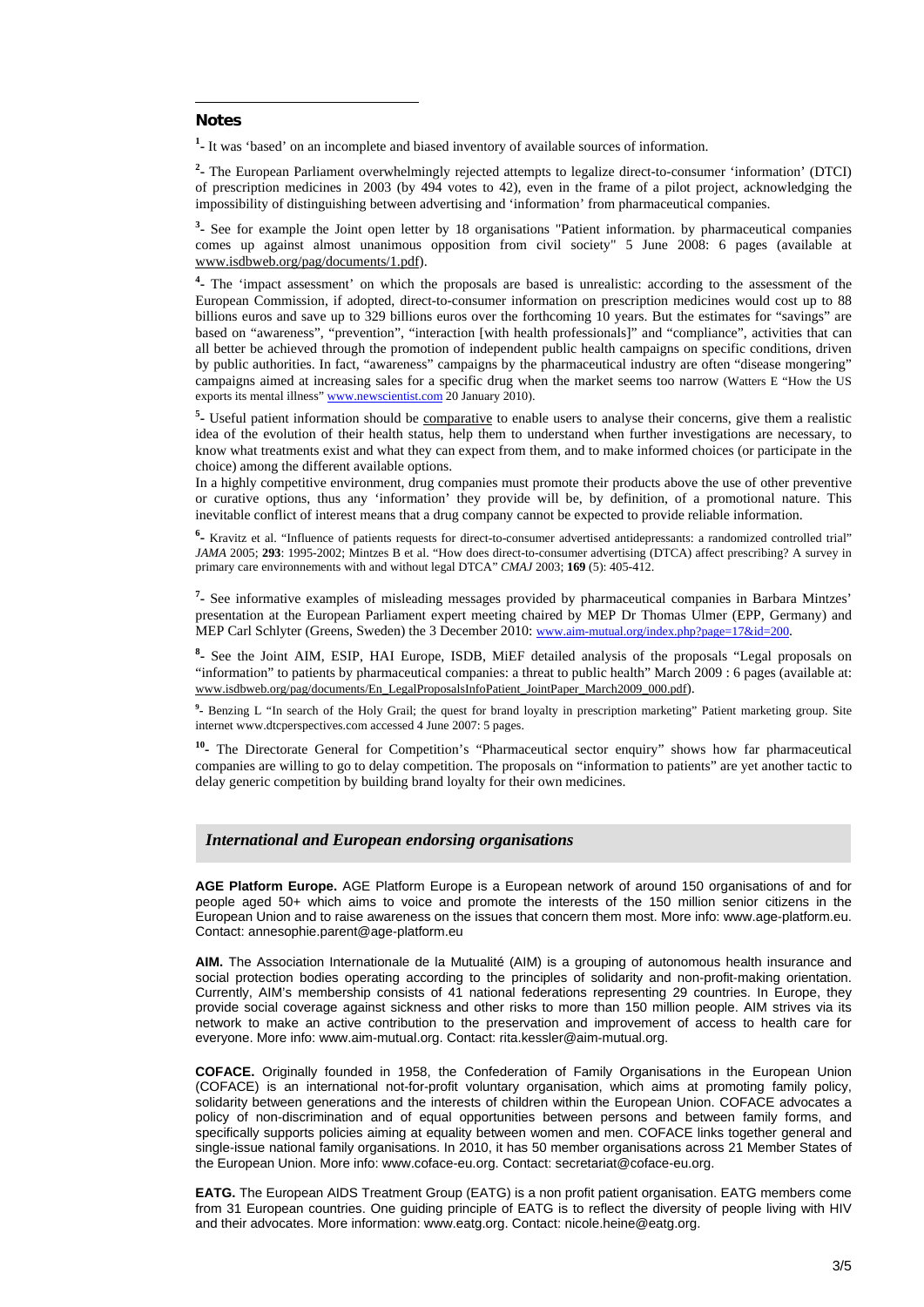1 **EFPC.** The European Forum for Primary Care is a network of more than 100 organisations and individuals in Europe – and beyond. The aim of the Forum is to improve the health of the population by promoting strong Primary Care. In the Forum, practitioners, policy makers and researchers share experiences, views and information. More info: www.euprimarycare.org. Contact: d.aarendonk@euprimarycare.org.

**EPHA.** The European Public Health Alliance (EPHA) is the largest European Platform, representing approximately 100 not-for-profit organisations across the public health community: representations of patient groups, healthcare professionals, public sector bodies, disease-specific organisations, treatment groups, and representatives of the social society. Their memberships include representatives at international, European, national, regional and local level. EPHA's missions are to protect and promote public health in Europe and to ensure health is at the heart of European policy and legislation. More information: www.epha.org. Contact: epha@epha.org.

**ESIP.** The European Social Insurance Platform (ESIP) represents over 40 national statutory social security organisations in 15 EU Member States and Switzerland. ESIP's mission is to preserve high profile social security for Europe, to reinforce solidarity based social insurance systems, and to maintain European social protection quality. More info: www.esip.org. Contact: esip@esip.org.

Note: ESIP members support this position in so far as the subject matter lies within their field of competence.

**EUSP.** The European Union of the Social Pharmacies (EUSP) is the professional Association of the Social Economy Companies aiming to make, services, medicines and health products accessible to the patients, at affordable conditions, trough a network of 2.000 city-pharmacies in Belgium, France, Italy, The Netherlands, Poland, Portugal, United-Kingdom and Switzerland. More information: www.EuroSocialPharma.org. Contact: mh\_cornely@multipharma.be.

**HAI Europe.** Health Action International (HAI) is an independent European network of health, consumer and development organisations working to increase access to essential medicines and improve rational use. More info: www.haiweb.org. Contact: teresa@haiweb.org.

**HOPE**, the European Hospital and Healthcare Federation, is an international non-profit organisation, created in 1966. HOPE represents national public and private hospital associations and hospital owners, either federations of local and regional authorities or national health services. Today, HOPE is made up of 32 organisations coming from 26 Member States of the European Union, plus Switzerland. HOPE mission is to promote improvements in the health of citizens throughout Europe, high standard of hospital care and to foster efficiency with humanity in the organization and operation of hospital and healthcare services. More info: www.hope.be. Contact: sg@hope.be.

**ISDB.** International Society of Drug Bulletins (ISDB), founded in 1986, is a world wide Network of bulletins and journals on drugs and therapeutics that are financially and intellectually independent of pharmaceutical industry. Currently, it has 80 members in 41 countries around the world. More info: www.isdbweb.org. Contact: js@bukopharma.de.

**MiEF.** Medicines in Europe Forum (MiEF), launched in March 2002, covers 12 European Member States. It includes more than 70 member organizations representing four key players on the health field, i.e. patients groups, family and consumer bodies, social security systems, and health professionals. Such a grouping is unique in the history of the EU, and it certainly reflects the important stakes and expectations regarding European medicines policy. Admittedly, medicines are no simple consumer goods, and the Union represents an opportunity for European citizens when it comes to guarantees of efficacy, safety and pricing. Contact: pierrechirac@aol.com.

### *National endorsing organisations*

**AKF.** The Working Party for Female Health in Medicine, Psychotherapy and Society (Arbeitskreis Frauengesundheit) is a German association of committed female experts. It provides a national and international networking platform for diverse experiences and competences in female health (i.e. pathogenic beauty ideals). More info: www.akf-info.de. Contact: buero@akf-info.de.

**BAGP.** Founded in 1989, the Federal Community for Patients Advice and Empowerment (BundesArbeitsGemeinschaft der PatientInnenstellen und –Initiativen) works as a lobby for all patients. BAGP aims to create a social, solid, democratic, non-hierarchical health-system; and to develop independent information and advice, patient empowerment and patient complaints procedures. More info: www.gesundheits.de. Contact: info@bagp.de.

**Breast Cancer Action Germany.** Breast Cancer Action Germany project is a non-profit activist/advocacy group directed by women who have experienced the trauma of breast cancer, affecting themselves and other close friends, and who are committed - long-term - to eradicating the disease. More info: www.bcaction.de. Contact: kemper@bcaction.de.

**Bioskop.** Bioskop is a non-commercial association concerned with conditions in biomedical research and public health care. BioSkop-Journal, homepage and campaigning focus on more equitable conditions in social life, health care and terminal care. More info: www.bioskop-forum.de. Contact: info@bioskop-forum.de.